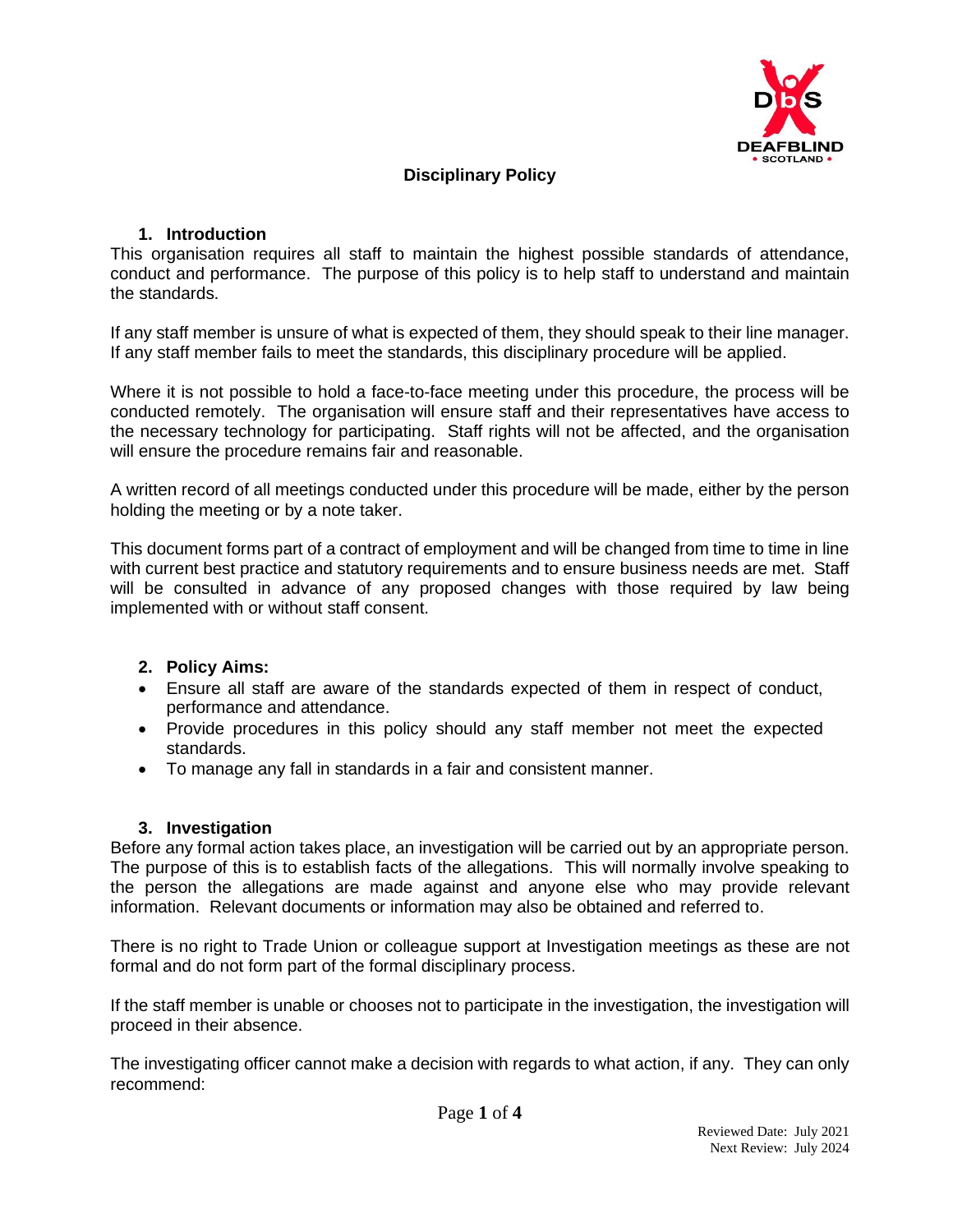

- No further action
- Informal action
- Formal disciplinary action

### **4. Police Involvement and Criminal Offences**

The organisation may treat any criminal investigation, charge or conviction connected to the member of staff as a disciplinary matter if it is considered relevant to employment with the organisation.

Should a member of staff be subject to any police investigation, the organisation will conduct its own independent investigation and proceed regardless of the status of any police involvement.

If a member of staff is subject to any of the above, and believe this may in any way affect their ability to do their job or the organisation's reputation, they must discuss this with their line manager as soon as possible.

#### **5. Suspension**

Suspension will only occur where there is significant risk to the staff members, others or the organisation. This includes interfering with the investigation or disciplinary process.

#### **6. Informal Process**

If performance, conduct or attendance does not meet required standards, the line manager will meet with the staff member. The discussion will be noted in the staff member's file and include what the concerns are, what improvements are required, any support available and explain potential further action if standards are not met. This will be provided in writing to the staff member.

#### **7. Formal Process**

The formal process will be instigated when attempts to improve conduct, performance and/or attendance have not improved through the informal process. The formal process will be applied if there is a more serious allegation.

A minimum of 48 hours' notice in writing will be given following an investigation to invite the staff member to the disciplinary hearing. They have a right to bring a Trade Union representative or colleague with them, should they wish to do so.

The invite to hearing letter will include a copy of the investigation report together with a copy of any supporting evidence.

#### **Stage One – First Written Warning**

The purpose of the disciplinary hearing is to provide an opportunity for the staff member to state their case and consider all appropriate evidence. Should the panel decide a disciplinary sanction is appropriate, a first written warning will be issued. This will be live for a period of six months.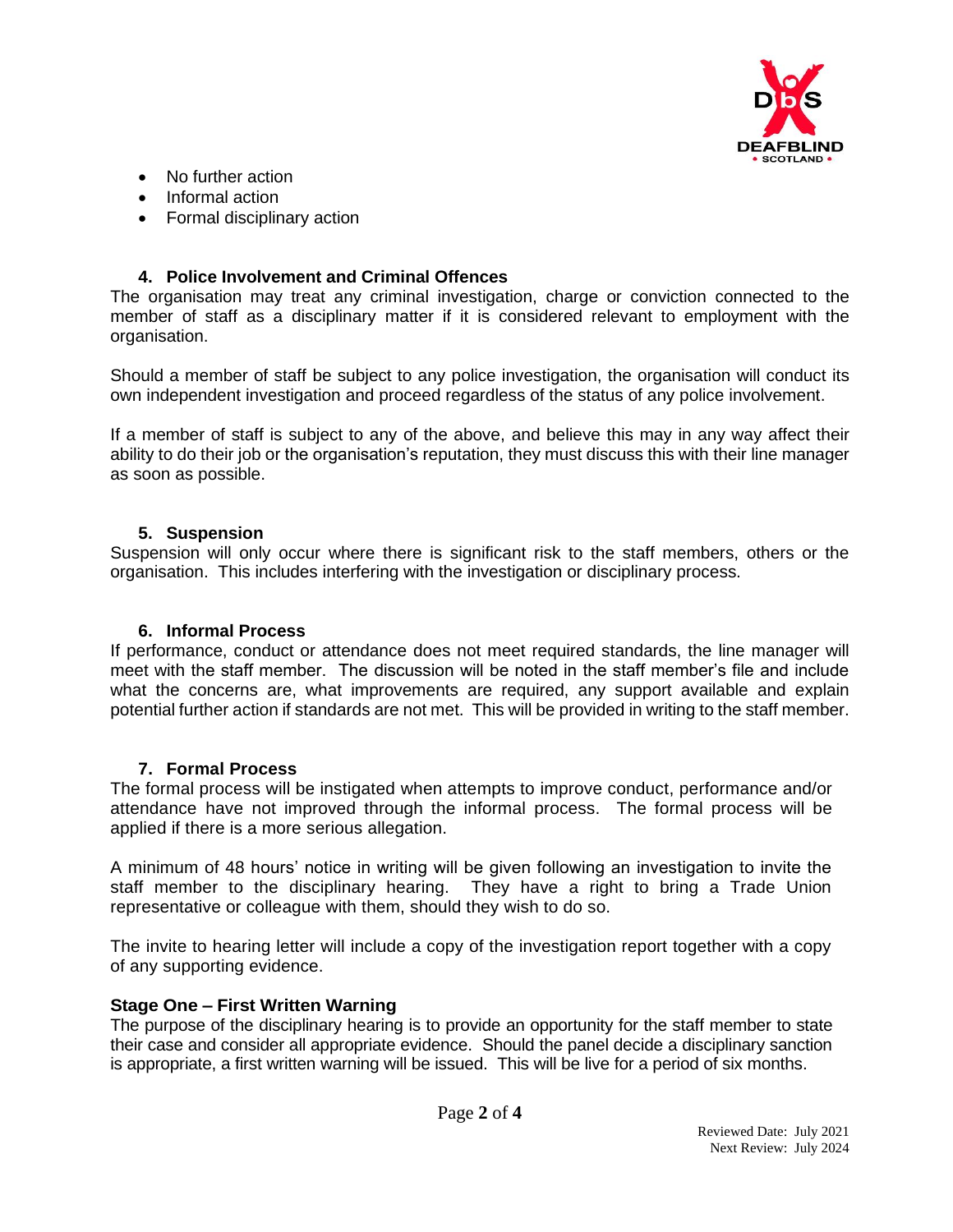

### **Stage Two – Final Written Warning**

If the matter is considered of a serious nature or there is an existing live first written warning on file, a disciplinary hearing will be convened following the investigation. The purpose of the disciplinary hearing is to provide an opportunity for the staff member to state their case and consider all appropriate evidence. Should the panel decide a disciplinary sanction is appropriate, a final written warning will be issued. This will be live for a period of 12 months.

#### **Stage Three – Dismissal**

If the matter is considered to be gross misconduct or there is an existing live final written warning on file, a disciplinary hearing will be convened following the investigation. The purpose of the disciplinary hearing is to provide an opportunity for the staff member to state their case and consider all appropriate evidence. Should the panel decide a disciplinary sanction is appropriate, a notice of dismissal may be issued alternatively, the panel may consider alternative sanctions to termination such as redeployment, demotion, or an extension to the time limit of a warning.

Dismissed staff will not be expected to work any notice period and will be paid for such unless dismissal is for gross misconduct. Where gross misconduct applies, staff are not entitled to receive any notice pay but, will receive remuneration for all annual leave accrued and not yet taken as at the date of termination

# **8. Gross Misconduct**

Gross misconduct equates to a serious breach of contract and includes actions which have or could have a serious impact on the organisation, its' reputation or irrevocably breakdown the relationship of trust and confidence. The following list is examples of gross misconduct but, is not exhaustive

- Theft and/or serious wilful damage or misuse of organisational property, staff, clients, customers or anyone connected with the organisation.
- Bullying, harassment, threatening behaviour, verbal or physical threats.
- Attending the workplace or being on duty whilst under the influence of alcohol or any other substance.
- Possession, use, supply or attempted supply of illegal and/or legal substances.
- Fraud, forgery or other dishonesty including, fraudulent wage claims or falsification of records/expenses including time sheets and overtime.
- Discrimination or victimisation.
- Breach of health and safety rules and procedures or any other policies, operating procedures or workplace rules.
- Acts of gross professional incompetence.
- Serious breaches of the Data Protection Regulations 2018.
- Acceptance of bribes or other concealed payments.
- Deliberately accessing internet sites containing illegal, pornographic, offensive, obscene and/or information to incite or carry out any acts of violence.
- Being charged or convicted of a criminal offence which may affect the organisational reputation or relationships with staff, clients or service users and/or affects suitability to work for the organisation.
- Any official information from external agencies which may compromise suitability for the role.